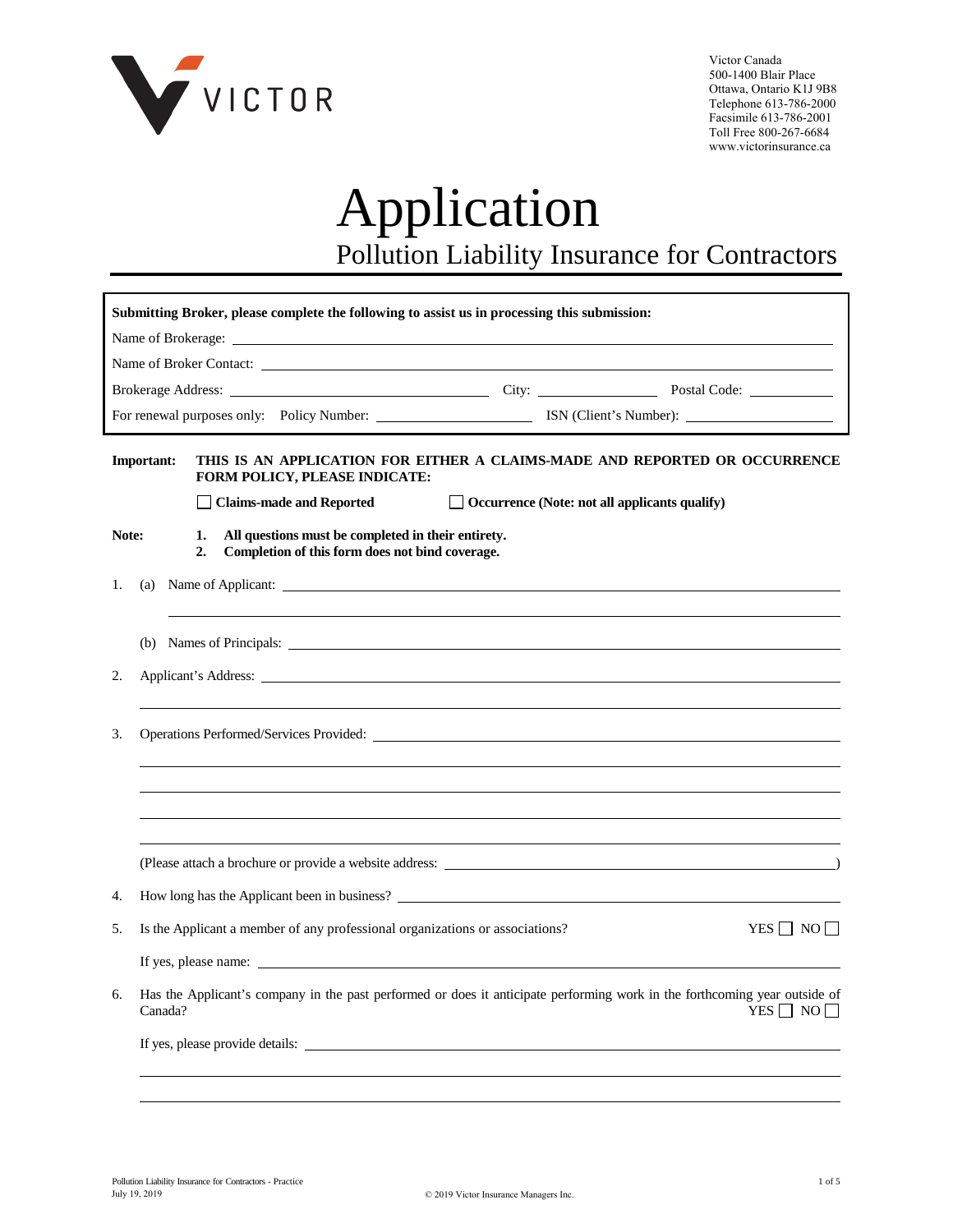## 7. Operations and Revenue Profile

| <b>Environmental Operations</b>            | <b>Gross Revenue</b><br>performed in the<br>last 12 months | <b>Gross Revenue</b><br>projected for the<br>next 12 months | Projected<br>percentage<br>to be sublet |
|--------------------------------------------|------------------------------------------------------------|-------------------------------------------------------------|-----------------------------------------|
| Asbestos/Lead<br>Abatement:                | \$                                                         | \$                                                          | $\%$                                    |
| Mould                                      | \$                                                         | \$                                                          | $\%$                                    |
| <b>Barrier/Liner Contractors</b>           | \$                                                         | \$                                                          | $\%$                                    |
| Dredging                                   | \$                                                         | \$                                                          | $\%$                                    |
| <b>Emergency Haz Material Cleanup</b>      | \$                                                         | \$                                                          | $\%$                                    |
| Groundwater Sampling                       | \$                                                         | \$                                                          | $\%$                                    |
| Groundwater Treatment and Recovery         | \$                                                         | \$                                                          | $\%$                                    |
| Haz Material Cleanup, Soil Excavation      | \$                                                         | \$                                                          | $\%$                                    |
| Hydrocarbon or Chemical Recycling/Recovery | $\mathsf{\$}$                                              | \$                                                          | $\%$                                    |
| Mobile Incinerators                        | \$                                                         | \$                                                          | $\%$                                    |
| <b>On-site Haz Waste Treatment</b>         | \$                                                         | \$                                                          | $\%$                                    |
| PCB Oil/Equipment Retrofill and Removal    | \$                                                         | \$                                                          | $\%$                                    |
| Soil Sampling                              | \$                                                         | \$                                                          | $\%$                                    |
| <b>Tank Removal/Installation</b>           | \$                                                         | \$                                                          | $\%$                                    |
| Waste Storage                              | \$                                                         | \$                                                          | $\%$                                    |
| Other (explain)                            | \$                                                         | \$                                                          | %                                       |

| <b>Non-Environmental Operations</b>               | <b>Gross Revenue</b><br>performed in the<br>last 12 months | <b>Gross Revenue</b><br>projected for the<br>next 12 months | Projected<br>percentage to<br>be sublet |
|---------------------------------------------------|------------------------------------------------------------|-------------------------------------------------------------|-----------------------------------------|
| Carpentry                                         | \$                                                         | \$                                                          | $\%$                                    |
| <b>Construction Management</b>                    | \$                                                         | \$                                                          | $\frac{0}{0}$                           |
| Demolition/Dismantling                            | \$                                                         | \$                                                          | $\%$                                    |
| Drilling                                          | \$                                                         | \$                                                          | $\frac{0}{0}$                           |
| Electrical                                        | \$                                                         | \$                                                          | $\%$                                    |
| Excavation (Non Haz)/Grading                      | \$                                                         | \$                                                          | $\%$                                    |
| <b>General Contracting</b>                        | \$                                                         | \$                                                          | $\%$                                    |
| Home Builders, Developers                         | \$                                                         | \$                                                          | $\%$                                    |
| HVAC/Mechanical                                   | \$                                                         | \$                                                          | $\%$                                    |
| Industrial Cleaners (incl. Sewer/Septic)          | \$                                                         | \$                                                          | $\%$                                    |
| Insulation                                        | \$                                                         | \$                                                          | $\frac{0}{0}$                           |
| Logging                                           | \$                                                         | \$                                                          | $\%$                                    |
| Masonry/Concrete                                  | \$                                                         | \$                                                          | $\%$                                    |
| Marine                                            | \$                                                         | \$                                                          | $\%$                                    |
| Oil Lease                                         | \$                                                         | \$                                                          | $\%$                                    |
| Operations and Maintenance                        | \$                                                         | \$                                                          | $\frac{0}{0}$                           |
| Painting                                          | \$                                                         | \$                                                          | $\%$                                    |
| Pesticide, Herbicide, Fungicide, Fertilizer appl. | \$                                                         | \$                                                          | $\%$                                    |
| Pipeline Construction/Cleaners                    | \$                                                         | \$                                                          | $\%$                                    |
| Plumbing                                          | \$                                                         | \$                                                          | $\%$                                    |
| Roofing                                           | \$                                                         | \$                                                          | $\%$                                    |
| <b>Steel Erection</b>                             | \$                                                         | \$                                                          | $\%$                                    |
| <b>Street and Road Construction</b>               | \$                                                         | \$                                                          | $\%$                                    |
| Other (explain)                                   | \$                                                         | \$                                                          | $\%$                                    |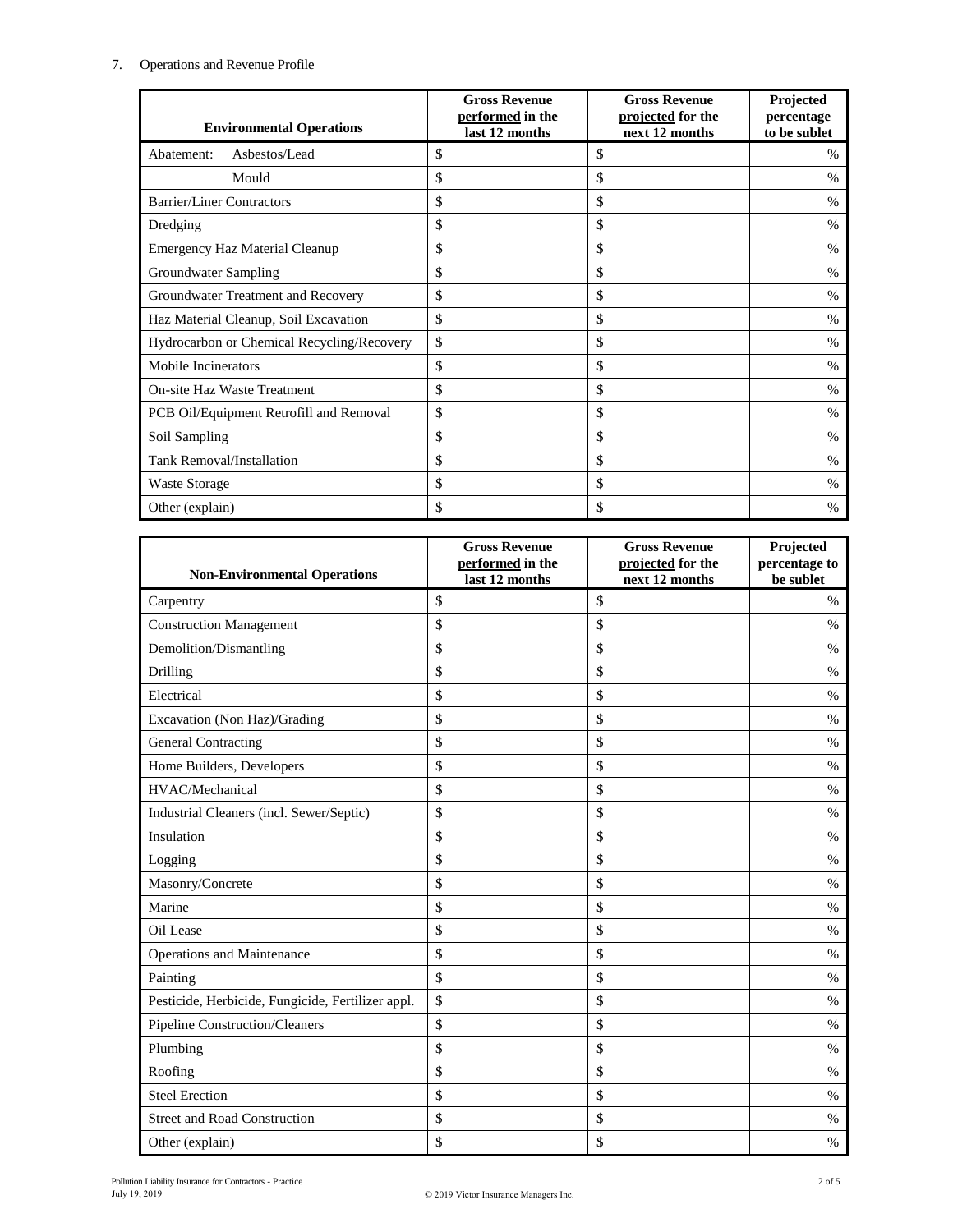| 8. | What type of work is sublet?                                                                                                                                                  |          |  |                 |                                                 |                      |
|----|-------------------------------------------------------------------------------------------------------------------------------------------------------------------------------|----------|--|-----------------|-------------------------------------------------|----------------------|
| 9. | Does the Applicant ask subcontractors to show evidence of environment liability insurance including the Applicant as an<br><b>Additional Insured?</b><br>YES $\Box$ NO $\Box$ |          |  |                 |                                                 |                      |
|    | 10. What are the minimum limits of liability the Applicant requires from subcontractors?                                                                                      |          |  |                 |                                                 |                      |
|    | (a)                                                                                                                                                                           |          |  | (b) Automobile: |                                                 |                      |
|    | Environmental Liability: (d) Professional Liability:<br>(c)                                                                                                                   |          |  |                 |                                                 |                      |
|    | 11. Does the Applicant enter into formal contractual agreements with subcontractors?                                                                                          |          |  |                 |                                                 | YES $\Box$ NO $\Box$ |
|    | If yes, does the Applicant include a "hold harmless" clause in the Applicant's favour?<br>(Please submit a copy of the usual contract form.)                                  |          |  |                 |                                                 | YES $\Box$ NO $\Box$ |
|    | 12. Does the Applicant enter into written contracts where the Applicant assumes liability?                                                                                    |          |  |                 |                                                 | $YES \Box NO \Box$   |
|    | If yes, please attach copies of all insurance requirements and indemnification clauses.                                                                                       |          |  |                 |                                                 |                      |
|    | 13. Please list below the Applicant's three largest projects (current or completed) during the last 24 months:                                                                |          |  |                 |                                                 |                      |
|    | Name                                                                                                                                                                          | Location |  | Revenue         | Services Provided                               |                      |
|    |                                                                                                                                                                               |          |  |                 |                                                 |                      |
|    |                                                                                                                                                                               |          |  |                 |                                                 |                      |
|    |                                                                                                                                                                               |          |  |                 |                                                 |                      |
|    |                                                                                                                                                                               |          |  |                 |                                                 |                      |
|    | 14. Please provide a percentage of total revenue by client type (total should equal 100%):                                                                                    |          |  |                 |                                                 |                      |
|    | Industrial (water treatment plants, pipeline, processing plants, etc.):                                                                                                       |          |  |                 | ____________%                                   |                      |
|    | Infrastructure (bridges, roads, landfill, etc.):                                                                                                                              |          |  |                 | ___________%                                    |                      |
|    | Residential (condos, apartments, homes, etc.):                                                                                                                                |          |  |                 | $\frac{9}{6}$                                   |                      |
|    | Institutional/Public (hospitals, nursing homes, schools, hotels, etc.):                                                                                                       |          |  |                 | $\%$                                            |                      |
|    | Commercial (malls, offices, warehouses, etc.):                                                                                                                                |          |  |                 | $\sim$ $\sim$ $\sim$ $\sim$                     |                      |
|    | Other, please list:                                                                                                                                                           |          |  |                 | $\sim$ $\sim$ $\sim$ $\sim$                     |                      |
|    |                                                                                                                                                                               |          |  | Total           | $\mathcal{L}^{\text{max}}_{\text{max}}$<br>$\%$ |                      |
|    | 15. Loss Experience                                                                                                                                                           |          |  |                 |                                                 |                      |

(a) Have any claims been previously made against the Applicant or reported under any other contractors' pollution policies?<br>  $YES \Box NO \Box$ YES  $\Box$  NO  $\Box$ 

If yes, please provide details including (a) the date when the claim was made; (b) the date the incident, giving rise to the claim, took place; (c) the nature of the claim; (d) the amount paid or estimated may be paid; and (e) the current status.

(b) Is the Applicant aware of any fact, circumstance or situation which could result in a claim being made against the Applicant or any other person/entity for whom coverage is being sought? YES  $\Box$  NO  $\Box$ or any other person/entity for whom coverage is being sought?

If yes, please provide details: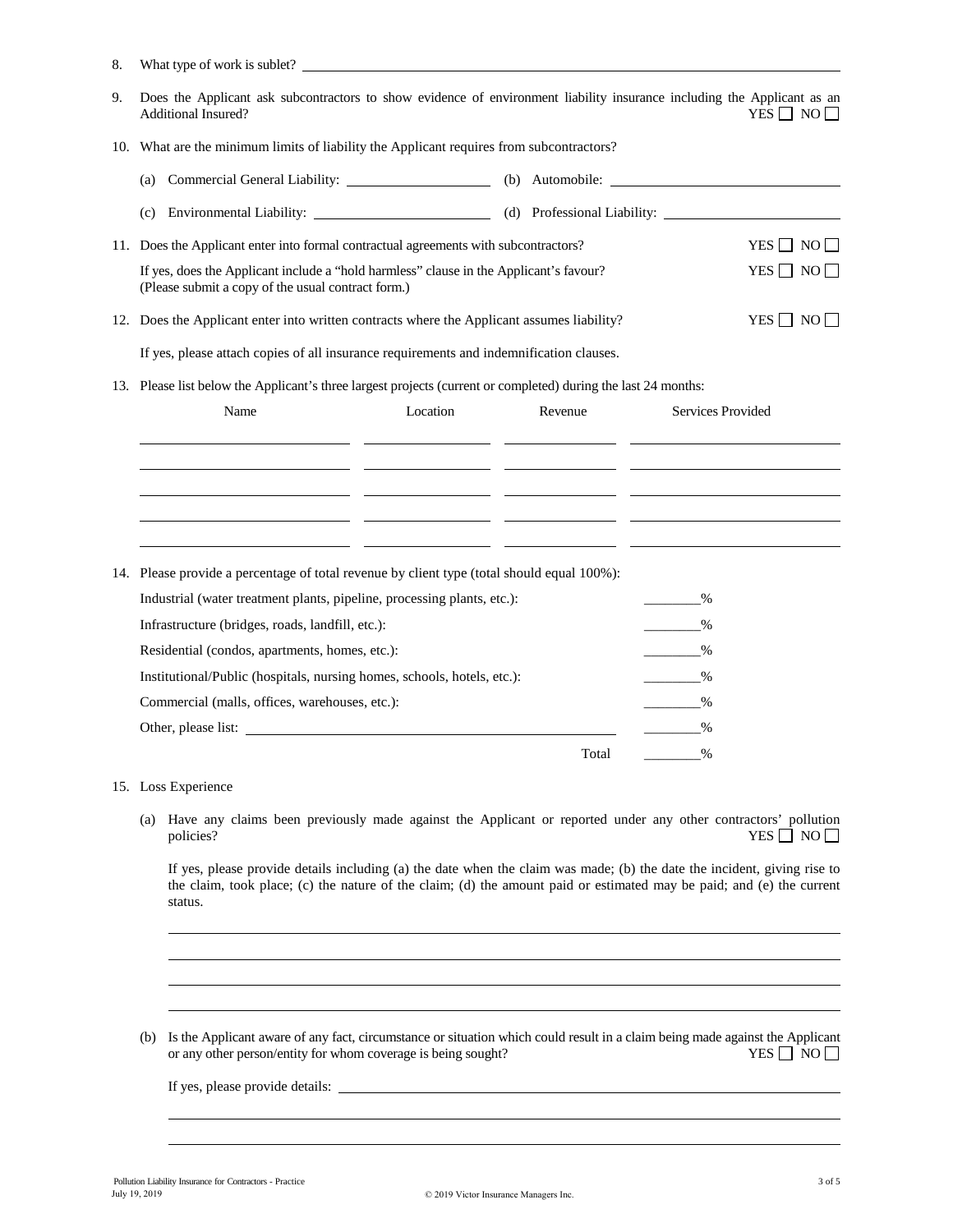#### 16. General Information

| (a) | YES $\Box$ NO $\Box$                                                                                                                |                                            |  |  |  |  |  |
|-----|-------------------------------------------------------------------------------------------------------------------------------------|--------------------------------------------|--|--|--|--|--|
| (b) | Have there been any claims against any of those entities named in (a) above?                                                        | YES $\Box$ NO $\Box$                       |  |  |  |  |  |
| (c) | Does the Applicant have a written Health and Safety Manual for all employees?                                                       | $YES \Box NO \Box$                         |  |  |  |  |  |
| (d) | Does the Applicant have a written Spill Prevention, Control and Containment Plan?                                                   | YES $\Box$ NO $\Box$                       |  |  |  |  |  |
| (e) | What protocol is in place for the handling, temporary storage and protection from weather of waste materials at a job               |                                            |  |  |  |  |  |
| (f) | Does the Applicant select or recommend storage, landfill or disposal locations for waste materials on behalf of the<br>client?      | YES $\Box$ NO $\Box$                       |  |  |  |  |  |
| (g) | Does the Applicant confirm that the location is licensed to accept the waste materials?                                             | $YES \Box NO \Box$                         |  |  |  |  |  |
|     | $\Box$ \$1,000,000<br>$\Box$ \$2,000,000<br>$\Box$ \$5,000,000<br>17. Limit of liability required:                                  | $\Box$ Other: $\$\underline{\hspace{2cm}}$ |  |  |  |  |  |
|     | $\Box$ \$10,000<br>18. Deductible required: 55,000<br>$\Box$ \$25,000                                                               | $\Box$ Other: $\$\underline{\hspace{1cm}}$ |  |  |  |  |  |
|     |                                                                                                                                     |                                            |  |  |  |  |  |
|     |                                                                                                                                     |                                            |  |  |  |  |  |
| (a) | 21. Incidental Transit Information<br>Total number of vehicles hauling contaminated materials?                                      |                                            |  |  |  |  |  |
|     | 4,500 kg or less: $\frac{1}{2}$<br>(i)                                                                                              |                                            |  |  |  |  |  |
| (b) | What type of contaminated materials is hauled?                                                                                      |                                            |  |  |  |  |  |
| (c) | How is the cargo transported?<br>Container<br>Maximum radius of operations? __________________________ km<br>Bulk                   |                                            |  |  |  |  |  |
| (d) | How often and for what types of projects does the Applicant assume responsibility for transportation?                               |                                            |  |  |  |  |  |
| (e) | How often does the Applicant hire third party transportation companies to haul contaminated materials on the Applicant's<br>behalf? |                                            |  |  |  |  |  |
| (f) | Does the Applicant have a Vehicle Maintenance Program in place for all vehicles?                                                    | $YES \Box NO \Box$                         |  |  |  |  |  |
| (g) | Does the Applicant have an Automobile Safety and Training Program for all employees?                                                | YES $\Box$ NO $\Box$                       |  |  |  |  |  |